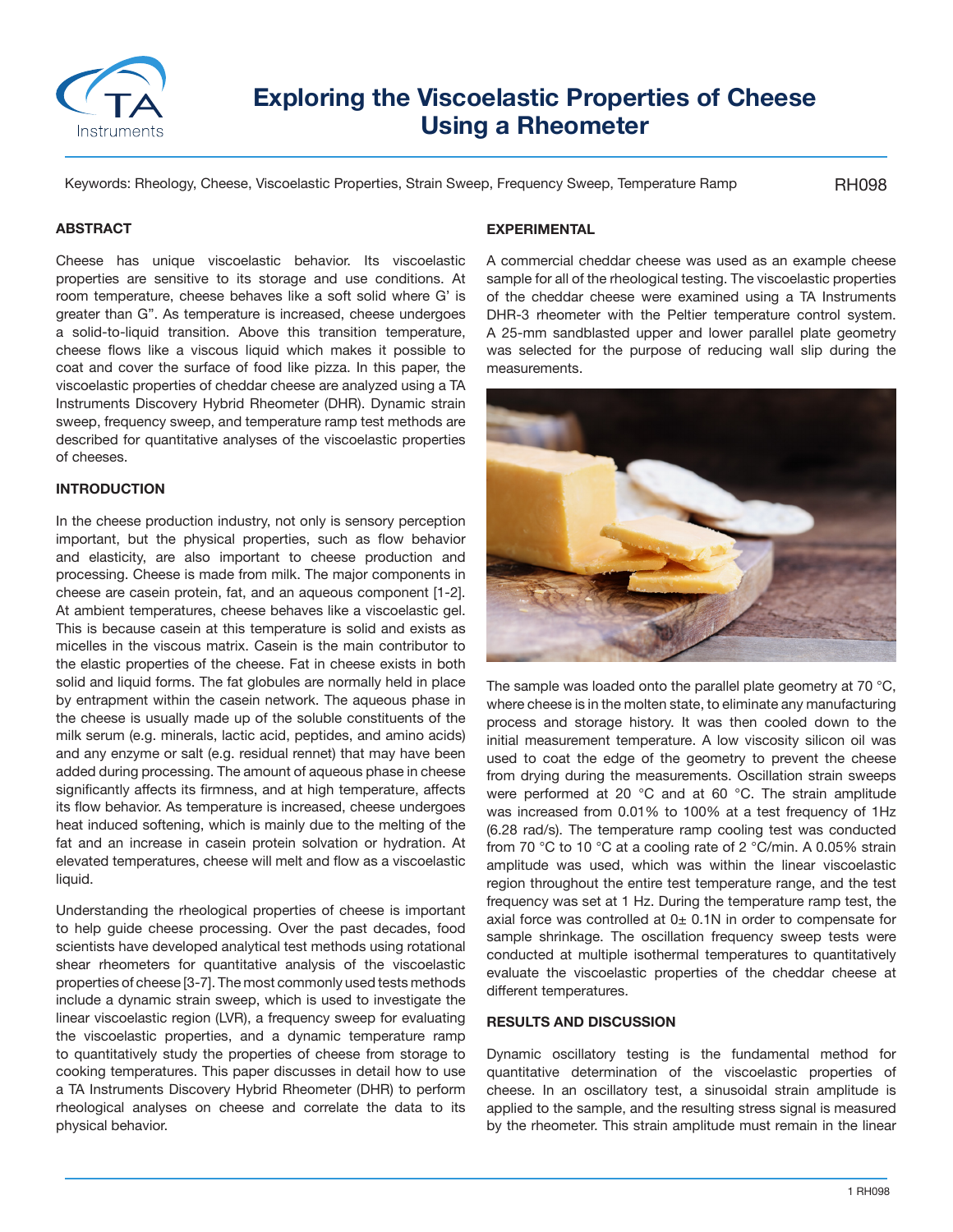viscoelastic region of the sample. Within the linear region, the measured moduli (storage modulus (G') and loss modulus (G")) are independent of the oscillation strain. These moduli represent the viscoelastic properties of the material. At large amplitude oscillations, the sample structure is destroyed and undergoes irreversible change. In this case, the measured moduli become strain dependent. A common method to determine the critical strain at the end of the linear region is usually observed at the point where G' shows a decrease of greater than 5%.

The oscillation strain sweep test is the method for determining the linear viscoelastic region at different temperatures and frequencies. Figure 1 shows the strain sweep tests conducted at 2 different temperatures. At 20 °C, cheddar cheese is in the solid state, and the results show that G' is greater than G". Both moduli are significantly higher at 20 °C than they are at 60 °C. At 60 °C, G" is greater than G', which indicates that cheddar cheese is in the viscoelastic liquid state. At both temperatures, cheddar cheese shows good viscoelasticity and a broad linear viscoelastic region up to over 10% strain.



*Figure 1: Dynamic strain sweep tests at 20 °C and 60 °C*

The oscillation temperature ramp test (Figure 2) was conducted from 70 °C down to 10 °C at a cooling rate of 2 °C/min. At high temperatures, cheddar cheese behaves like a viscous liquid, where  $G''$  is greater than  $G'$  and tan delta  $(=G''/G')$  is greater than 1. Both moduli increase dramatically with decreasing temperature. At 54.4 °C, cheddar cheese undergoes a liquid-to-solid transition where G' equals G" (tan delta =1). This can also be described as the gelation point. Below this temperature, G' is greater than G", indicating that cheese is in solid state. The step increase in G' and G" at temperature below 20 °C is associated with the crystallization of the fat component in cheese.



*Figure 2: Temperature ramp test from 70 °C to 10 °C at a cooling rate of 2 °C/min.*

The oscillation frequency sweep test provides a quantitative method to evaluate and to compare the viscoelastic properties of cheeses of different brands, different aging times and/or at different use temperatures. Figure 3 shows the frequency sweep results at 3 representative temperatures. At room temperature (Figure 3a), cheddar cheese behaves like a viscoelastic soft solid. The storage modulus (G') is greater than loss modulus (G") within the measurement frequency range. Cheddar cheese melts at 54-55 °C. The frequency sweep test conducted at 50 °C (Figure 3b) shows that it behaves like a semi-solid. At higher measurement frequencies, the molecular relaxation in cheese cannot follow the test frequency, therefore, G' is greater than G" and the sample behaves more solid-like. While at lower test frequencies, when the molecular relaxation time is shorter than the test frequency, the sample behaves liquid-like with G" greater than G'. The G crossover point is observed at a frequency of 3.77 rad/s. Figure 3c shows the frequency sweep test result at 70 °C. At this temperature, cheddar cheese melts and flows like a viscoelastic liquid. G" is greater than G' and both moduli decrease with decreasing measurement frequency. In a frequency sweep test, G' can be used to indicate the physical strength (e.g. firmness) of cheese in the solid state. The complex viscosity (η\*) is a good parameter to estimate the flow behavior of cheese in the molten state. Tan delta gives a quantitative measure of the elasticity of cheese at a certain temperature and frequency.